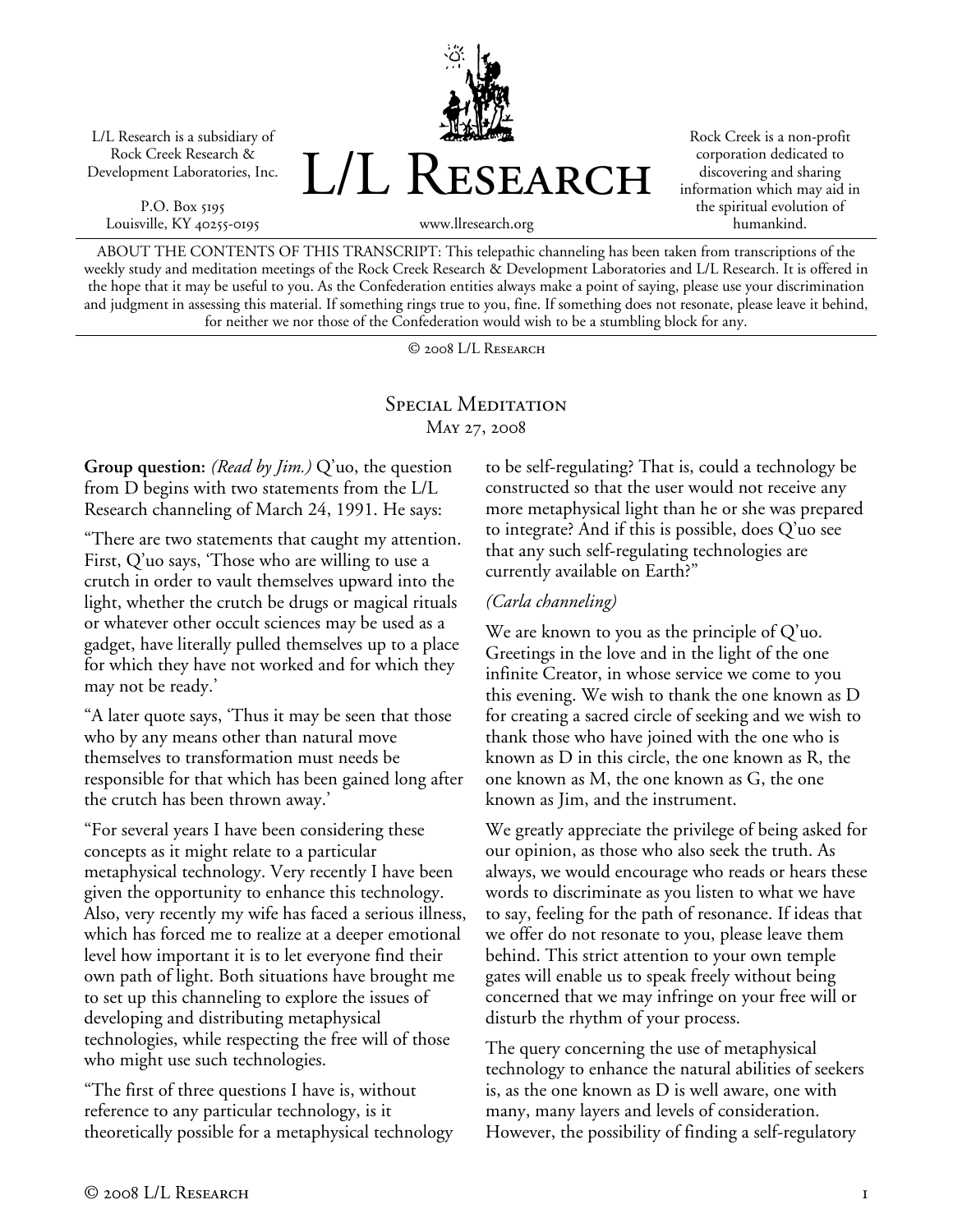feature is one which creates the environment for a potential positive gain in the one known as D's being of service to others. There is a delicate situation when we speak concerning an on-going point of spiritual study. Each entity has not only incarnational lessons but permutations of those lessons that are active at any one time, and we must tread carefully to avoid infringing upon the active process that is on-going within the spiritual seeking of the one known as D. So, we may offer some thoughts that may or may not have any interest to you, my brother.

Firstly, the nature of the energy that is used to open the gateway of intelligent infinity consists of three basic components: the will of the seeker; the infinite love/light of the infinite Creator which, moving from the Logos to the heart, is then reflected up through the Earth into the soles of the feet and into the energy body in an infinite supply. And thirdly, there is that vast array of sources of aid and guidance that can be accessed for those who move through the gateway into intelligent infinity.

In the normal course of seeking, the work of the seeker is first to clear his chakras so that the energy from the Earth may flow in infinite supply into the opened heart and then springboard up through the higher chakras through the gateway of intelligent infinity and then, aimed with the clear and lucid intent of the seeker, attract the appropriate source of guidance.

The energy body is crystalline and delicate. Consequently, the energy of the infinite Creator that comes up from the Earth is geared to harmonize with the needs of the energy body. If this love/light encounters a hindrance, it does not push or press but merely awaits the clearing of whatever energy center or centers have been blocked or over-activated. This constitutes a built-in safety mechanism, if you will.

It is in this regard that there is an interesting potential for further consideration by the one known as D. We cannot express through this instrument, who is not in any way an educated scientist, the nature of the contemplation that might prove productive, but can simply say that it is in understanding and being able to measure or identify and otherwise work with this elemental love/light of the one infinite Creator that the possibility barely exists within the technology of which you are aware, of creating your technology in such a way that it

rides the love/light energy and is, consequently, created safe because of the natural intelligence or love/light energy, which knows when it may go forward and when it may not.

Were the discovery or integration of the present knowledge base from the study of light and the study of—we give this instrument pictures of a vast array of what look like computer read-outs or languages—to be wedded, then there would be the possibility of offering this regularizing and cohering technology in a way that would not interrupt the natural safeguards of the energy body.

May we ask my brother for the second portion of this query? We are those of Q'uo.

**D:** Q'uo uses the phrase "by any means other than natural" in the second statement above. Some might say that there is nothing natural about Earth's current environment, given technology such as HAARP, cell phone towers, the web, and alternating-current energies that appear to restrict the natural flow of metaphysical life. I am guessing that some members of the Confederation may see benefits in leveling the playing field on this planet by distributing technologies that counteract these restricting technologies. Is this true? And is it possible that Q'uo's position on such gadgetry might be considered somewhat conservative by other members of the Confederation?

We are those of  $Q'$ uo, and are aware of your query, my brother. We are a principle made up of three social memory complexes: a fourth-density social memory complex which is known to you as Hatonn, a fifth-density social member complex which is known to you as Latwii, and a sixth-density social member complex which is known to you as Ra.

Consequently, within our very principle we carry the memory of just such an attempt to aid by technology of a kind, for we offered to those in Egypt, as you all know that area, the technology of the sacred geometry, which is [used in the building of] the pyramid. We were hopeful that with such a device for initiation and healing, the culture of that day might be able to create a new paradigm of unity.

We discovered that, far from creating an effective instrument for healing, we created in the end very shortly after this structure, called the Great Pyramid by this instrument, was completed, that the entities who were supposedly the priests of the Law of One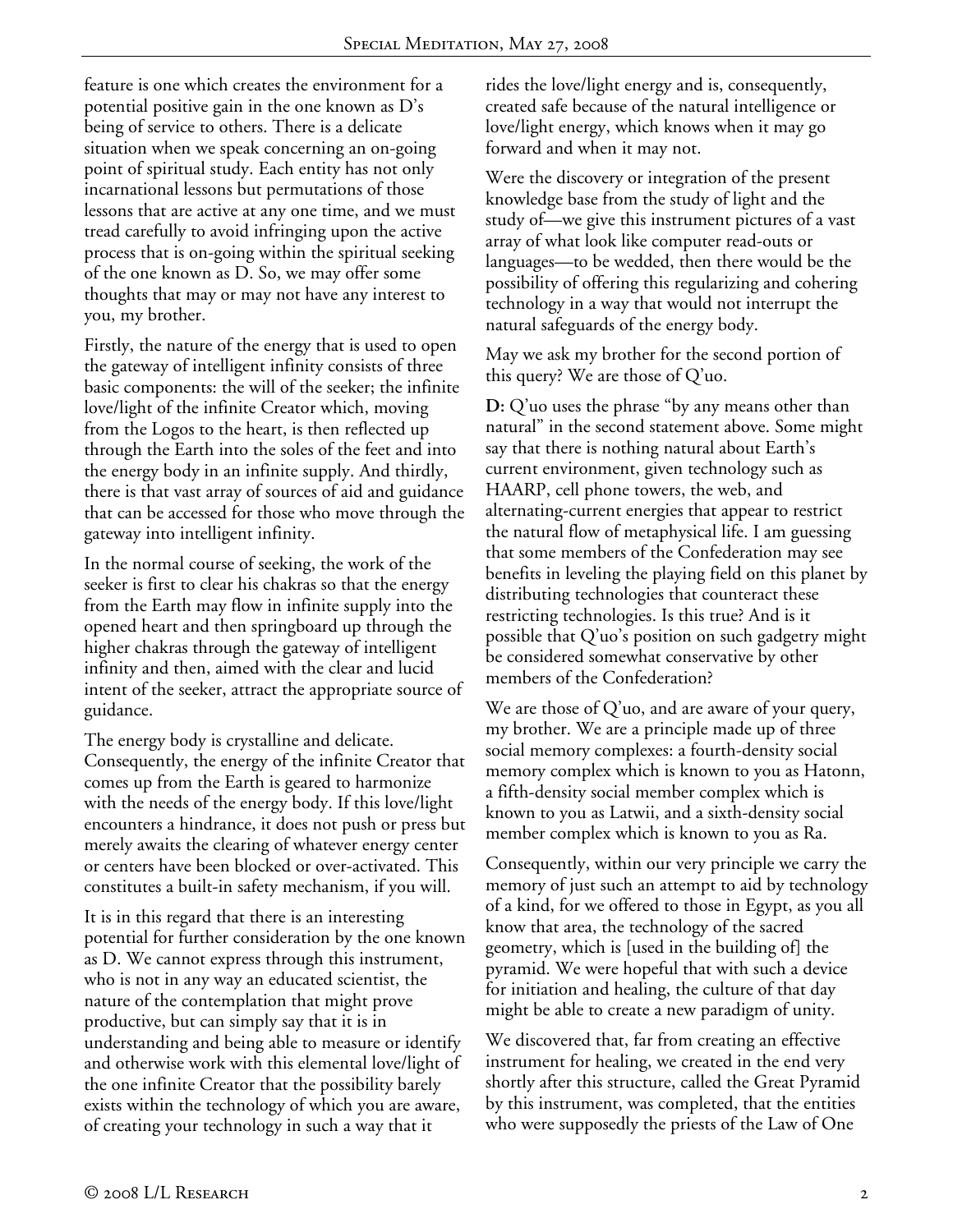were corrupted by politics and society so that there was no initiation nor was there healing, but that it was to be used only by the elite.

We could offer other examples of the Confederation's experiments in offering technology to, as you say, my brother, level the playing field. Each of them was brought to the environment of your planet in a genuine and utter hope that there could be aid from such devices. We need only mention the [technology used to produce the] atomic bomb to make our point.

Within any Confederation, my brother, there are those who remain hopeful that the next time and the next time, such intervention might be a positive contribution to the spiritual evolution of humankind. And perhaps "conservative" would be an understatement. However, regardless of the opinion of some few who have not learned from experience, we remain serene in our realization that the way to aid humankind is not through outer technology, or any technology, but rather by the continual creation through instruments such as this one of a discussion of the true identity of all humankind.

And in further discussion of how the creation works, we weave a story, my brother, through instruments such as this, a story that offers an explanation on several different levels for the life to which each human being has awakened, and for the larger natural philosophy in which this life has been imbedded, the creation from beginning to end, and each human being's part in that great cycle or octave of creation.

We weave a net of love and it catches people. It helps them to get their feet under them and to realize who they are. The secret to spiritual evolution is that realization that each human being, just as he is, is capable of becoming a person of infinite power and focus.

We hope always in the communications that we offer through instruments such as this one to enlarge that vision of the human being as a living flame, that moment where consciousness and consensus reality meet; two worlds, intersecting at each moment, through the thoughts of the focused human being. Encouraging that focus, encouraging the awareness that each is a portion of the Godhead principle and has not only the honor but the duty to take up the responsibility of Godhead, is one of our most basic

hopes from this web of communication which we have been able to offer through instruments such as this one.

We believe our tactics have, though modest and conservative, indeed enlarged the possibility of each individual's acceleration of his mental and spiritual evolution. This instrument saw earlier this evening a  $\emph{Denoracy}$   $\emph{Now}^1$  interview with Utah Phillips. This entity known as Utah spoke of being patient and abiding in the belief system that gave him dignity and integrity. He spoke of finding it difficult to vote when there were no good choices in the elections and, instead, saying, "My ballot is on my back."

As more and more people awaken to who they truly are and become aware of their magical personality and their ability to do work in consciousness, we believe that our discussions of the one great original Thought have a small but contributing part, and we are content, my brother, to share, word by word and concept by concept, this one great original Thought, to the exclusion of more attempts to level the playing field from the outside in.

The magic of all entities in third density lies within them and is awakened by their realization that they are entities of power and that this power is founded in, made up of, and completely melted and dissolved in love. The essence of this love, my brother, can be found in the love/light that, coming from the Logos and bouncing back from the heart of the Earth, constitutes the energy that is fed to the energy body. It is this source of energy that we would encourage you to consider.

We again apologize for being unable to create technical language through this instrument. However, hopefully the rhythms and the emphases of that which we have been able to share through her instrument may be of some help.

Before leaving this question we would wish to express our appreciation of the depth and the intensity of the love and the desire to serve of the one known as D. It is, my brother, a moving thing to see the beauty of your vibrations and, indeed, may we say that this circle of seeking is unusual in its blended auras and its sacred space. There is a great strength in this particular group. It is a pleasure to share this energy with you.

 $\overline{a}$ <sup>1</sup> Democracy Now, with Amy Goodman, is a news review show on Link TV.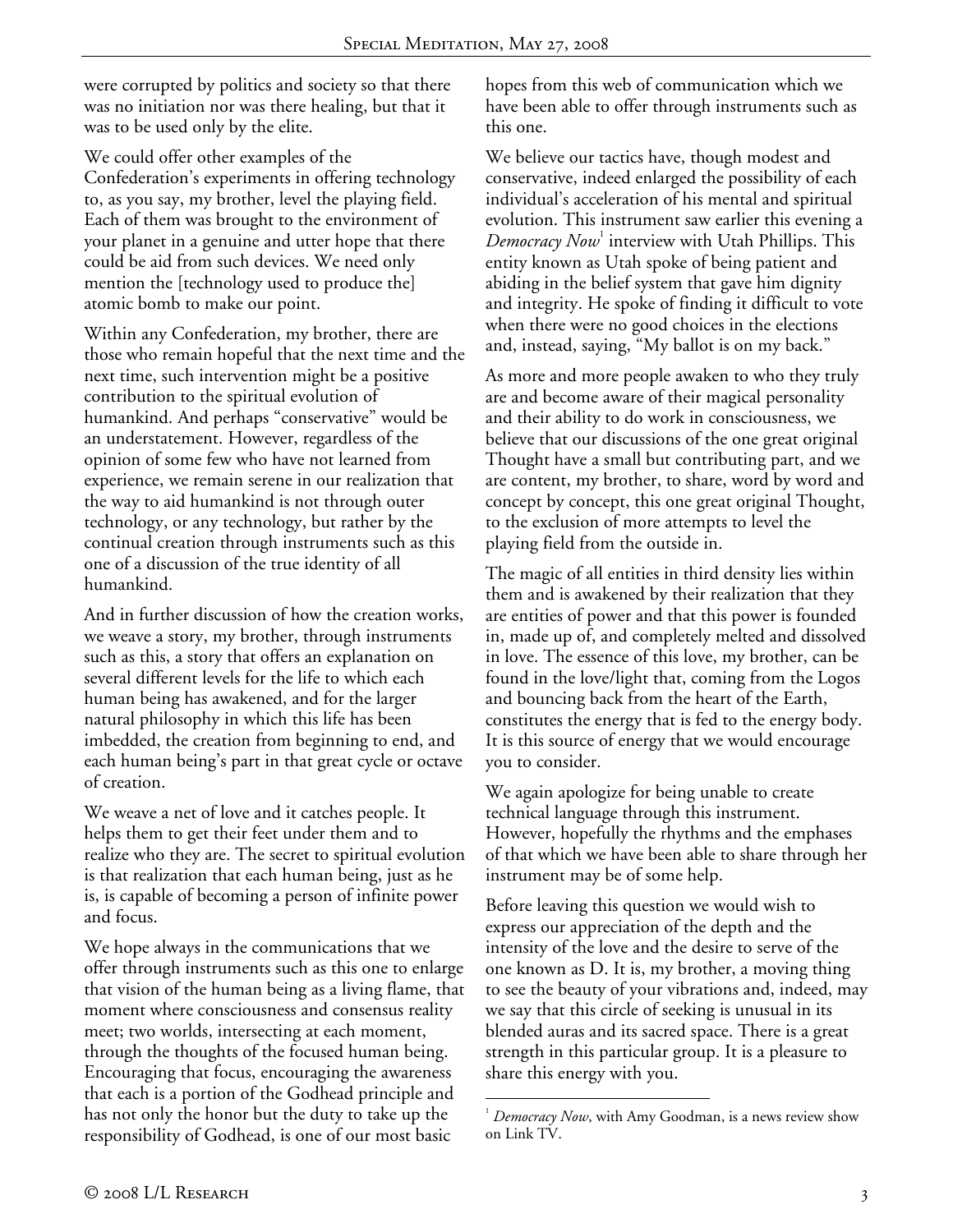We who are those of Q'uo, ask if we might hear the third part of the main question as this time.

**D:** Ra has stated that the term "density" refers to the degree that each level of all that is can pack or store metaphysical life. Does the human heart, when its bioelectrical wave forms fall into phase coherence, model how our reality is more able to symmetrically and harmoniously pack metaphysical light as into the third and fourth density? If so, how could a metaphysical technology based on this same principle of phase coherence be most responsibly and effectively used to show individuals that their hearts have the same capacity as the universe at large for this phase shift?

We are those of Q'uo, and are aware of your query, my brother. We must take this query in two parts. Firstly, we would speak of densities and light. The attempt to create fourth-density light, fifth-density light, or sixth-density light out of third-density light is an attempt that is founded in a mistaken assumption and that is that light has a linear progression from density to density. However, it does not.

The photon of third density is not the photon of fourth density. Consequently, no matter how beautifully coherent you create third-density light, you have simply maximized a third-density light. You have not created a fourth-density light. It would be like trying to make an apple into an orange. You can make the best apple, but you cannot make it be an orange.

Fourth-density light has more—we give this instrument a picture of angles of rotation, as if there were a ninety degree shift while in the same plane which creates an enormously expanded number of surfaces within each portion of light. More surfaces mean more places for information, more choices, more awareness, etc.

Secondly, we believe that there is a very good idea in that of which you speak, in that there is a good deal of power in the purity of colors available when a coherent light is used. There are, we believe, among your peoples, healing modalities that already have begun to investigate the possibilities of using coherent light. They have moved, in terms of their focus, on physical healing rather than moving into the consideration of working with light to create or enhance metaphysical environments.

This work would not be an infringement upon free will, for the optical apparatus of entities is selflimiting as are the physical senses in general, and overload simply removes the possibility of that modality being useful rather than creating difficulties within the energy body which could result in the overloading of one or more of the chakras.

At this time, my brother, we would pause before moving on in order that you may query in any way you wish about these three portions of the main query. Is there a follow-up to this body of discussion at this time? We are those of Q'uo.

**D:** Yes, the question is, given the self-regulating quality of the technology in question and the instrument's inability to describe technological principles, is there any source of information that the entities using this technology might research or look into in order to enhance this self-regulating quality?

We are those of  $Q'$ uo, and are aware of your query, my brother. We may say that the sources are there. However, they are scattered and unrecognized. Consequently, we would suggest to the one known as D that he combine research into light and its nature, especially research done by those who are unrecognized and obscure, with a continuation of his unremitting, unwavering, absolute devotion to the one infinite Creator and to the service of the one infinite Creator, and to maintain that focus while requesting his guidance system to enhance his ability to sense that path of resonance and synchronicity that shall aid him.

## May we answer you further, my brother?

**D:** Yes. Given the ability of education to be helpful to people who are interested in this technology, is there a way to let people who would be interested in this technology know that there is a bio-feedback type of quality within themselves that would allow themselves to use technology in a self-regulating fashion?

We are those of  $Q'$ uo, and are aware of your query, my brother. We make this instrument smile with our feelings of *déjà vu*, as this instrument would say, for, indeed, this was precisely what we wished to do with the pyramid in the old times of Egypt. It is possible while a charismatic and persuasive leader is in charge of a place where entities may be aided by such bio-feedback systems for this self-regulatory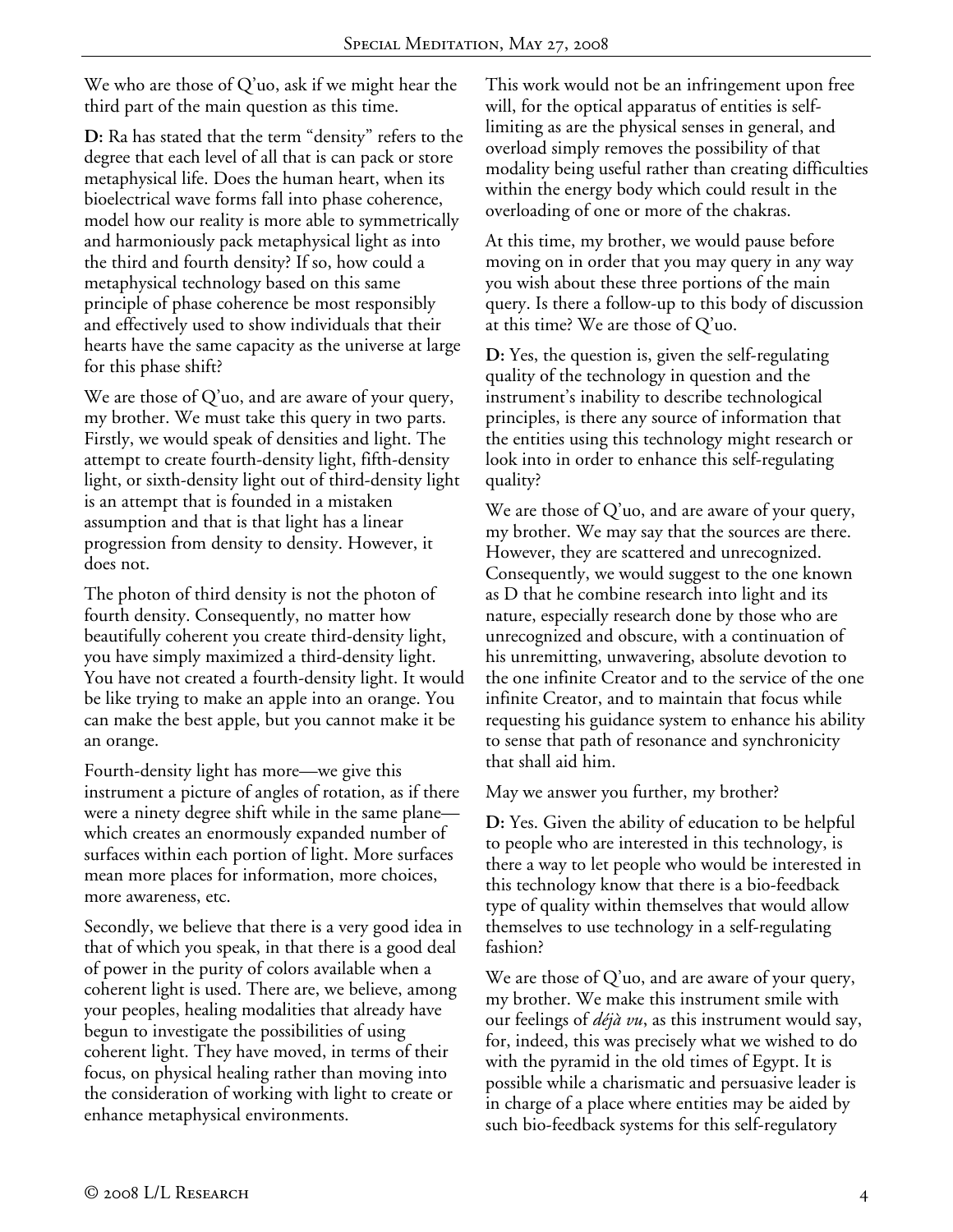feature of the individual to be awakened in a safe way.

*(Side one of tape ends.)* 

## *(Carla channeling)*

As soon as the charismatic leader passes from the scene, there are always entities eager to distort and eventually nullify any positive outcome from such attempts to be of service in this wise.

The challenge of those who would attempt to help those of Earth awaken to the sacred nature of every cell in their bodies, their minds, and their spirits is not only in getting their attention, but in keeping it. Those among your peoples have not shown a marked tendency towards persistence in metaphysical seeking. The culture of your civilization has shortened the seeming attention span of most among your people. There needs to be the willingness to become a new person, a different person, a person who creates his own truth and lives according to his own lights. This is entirely possible.

However, it is a challenge to open people up to the concept of starting over and living in an entirely different way, a way which returns the power of life and love to each person and removes that person from the grid, shall we say, of society and culture.

Is there another follow-up, my brother, to this query? We are those of Q'uo.

**D:** We'd like to ask about another technology, Ark's technology<sup>2</sup>, a separate technology, something called Plato's fifteen rings, that has a more rounded type of architecture rather than these sharper types of architecture of the pyramids of the past. Is there a better fit or easier use of this type of technology?

We are those of  $Q'$ uo, and are aware of your query, my brother. There is definitely a higher chance that the rounded geometrical shape shall be able to be utilized without the side effects caused by the movement of prana or the love/light of the one infinite Creator through the pointed shape of the pyramid. Instead of the scoop of the pyramid revolving twice before exiting the point of the pyramid, the ring system has the capacity, when developed, to be much more benign.

The challenge in this creation or this technology is the iteration factor that occurs with there being no exit pointed for the light that is generated by the scoop which draws energy into this structure.

We would suggest the contemplation of a system of vents, whether they are of material or intentional, in a spiral fashion that would regularize the passage of the love/light of the infinite Creator through this sacred shape or series of shapes.

We are those of Q'uo, and would ask that if there is a follow-up to this query?

**D:** Yes. Given that this sacred geometry of the rounded shape is better than the pointed, is there some type of use that this electromagnetic geometry has of making it more effective in the self-regulating feature of the electromagnetic geometry that we were first talking of? Is that anywhere close? Can the selfregulating feature of this rounded geometry be used to enhance the self-regulating feature of the first geometry we were talking about?

We are those of Q'uo, and believe that we are aware of your query, my brother. We can respond in the affirmative with the reservation that the connection and the content of this connection, the nature of it, is both simpler and more unexpected or unimagined than might seem to be so at first glance.

We tread carefully here, my brother, and would suggest that you also tread carefully as you seek in this wise. Cultivate humility, cast aside pride and those previously assumed truths concerning sacred geometry. Look to nature for examples and remain grounded, deeply grounded, into the earth plane as you investigate the possibilities which have opened up to you.

We would at this time ask if there is a follow-up to this query? We are those of Q'uo.

**D:** I would like to know if there is a better way to state these questions in relation to the people who might use this technology? And if there is a better way to state them, would Q'uo restate them and then answer them?

We are those of Q'uo, and are aware of your query, my brother. We believe that your present queries are perfectly adequate according to your present level of awareness. The clarity of your questions and the depth of spiritual awareness which offers the energy upon which your words come seem to us to be of an

 $\overline{a}$  $2^{2}$  Arkadiusz Jadczyk's work may be further examined at www.quantumfuture.net/quantum\_future/qf.htm.